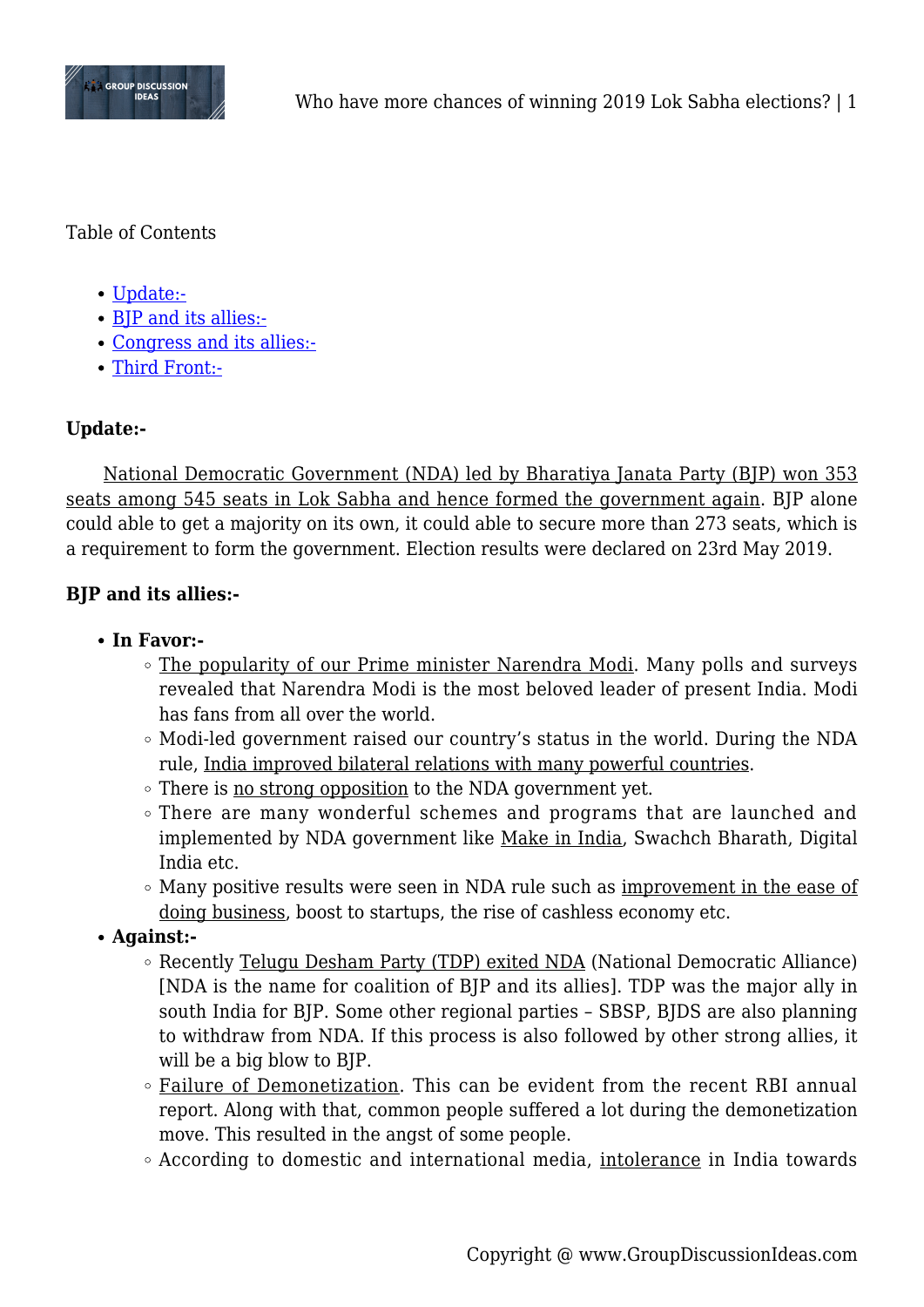

minorities after BJP came into power.

- BJP lost in the by-elections in Rajasthan, Uttar Pradesh and Punjab, that was conducted in 2017 & 18. It also got lesser votes in Gujarat by-elections when compared with the number of votes it got in 2014 Lok sabha elections.
- Unemployment problem is not solved during NDA rule.

### **Congress and its allies:-**

- **In Favor:-**
	- Congress has many leaders who have great political experience such as Dr. Manmohan Singh, Ghulam Nabi Azad, Chidambaram, Renuka Choudhary, Shashi Tharoor etc.
	- $\circ$  A recent phenomenon of Anti-Modi wave is a big plus for INC (Indian National Congress).
	- INC already has a decent number of allies. And now it is trying to add more parties into its coalition. For example, Mamatha Banerjee of Trinamool Congress is already in talks with Sonia Gandhi of INC.
	- Recently Rahul Gandhi, the Prime Minister candidate of Indian National Congress is very active on social media and building his reputation.
	- Congress has most of the minorities' support.
- **Against:-**
	- People are not happy with the ruling of Congress in the past, i.e. from 2004 -2014
	- $\circ$  Anti-Modi wave may not guarantee that people will not vote for the local BIP candidates, who have a good reputation.
	- People are increasingly hating dynasty politics. Just because Rahul Gandhi is from the Nehru family, people may not want him as their leader.
	- Rahul Gandhi has no significant achievements in his political career. Till now, all the Prime Minister candidates have strong political careers. Rahul Gandhi still needs to prove his abilities as a good leader. Congress has many wonderful leaders who have many years of political experience. Choosing Rahul Gandhi as PM candidate by sidelining other leaders is a big negative mark for Congress.

### **Third Front:-**

- People who are eagerly looking for an alternative to Congress and BJP will look forward to Third Front. It is the right time for the formation of the third front.
- Several parties are actively working for the third front formation. TRS, TMC/AITC are some of them. TRS leader called other regional parties to form "Federal Front".